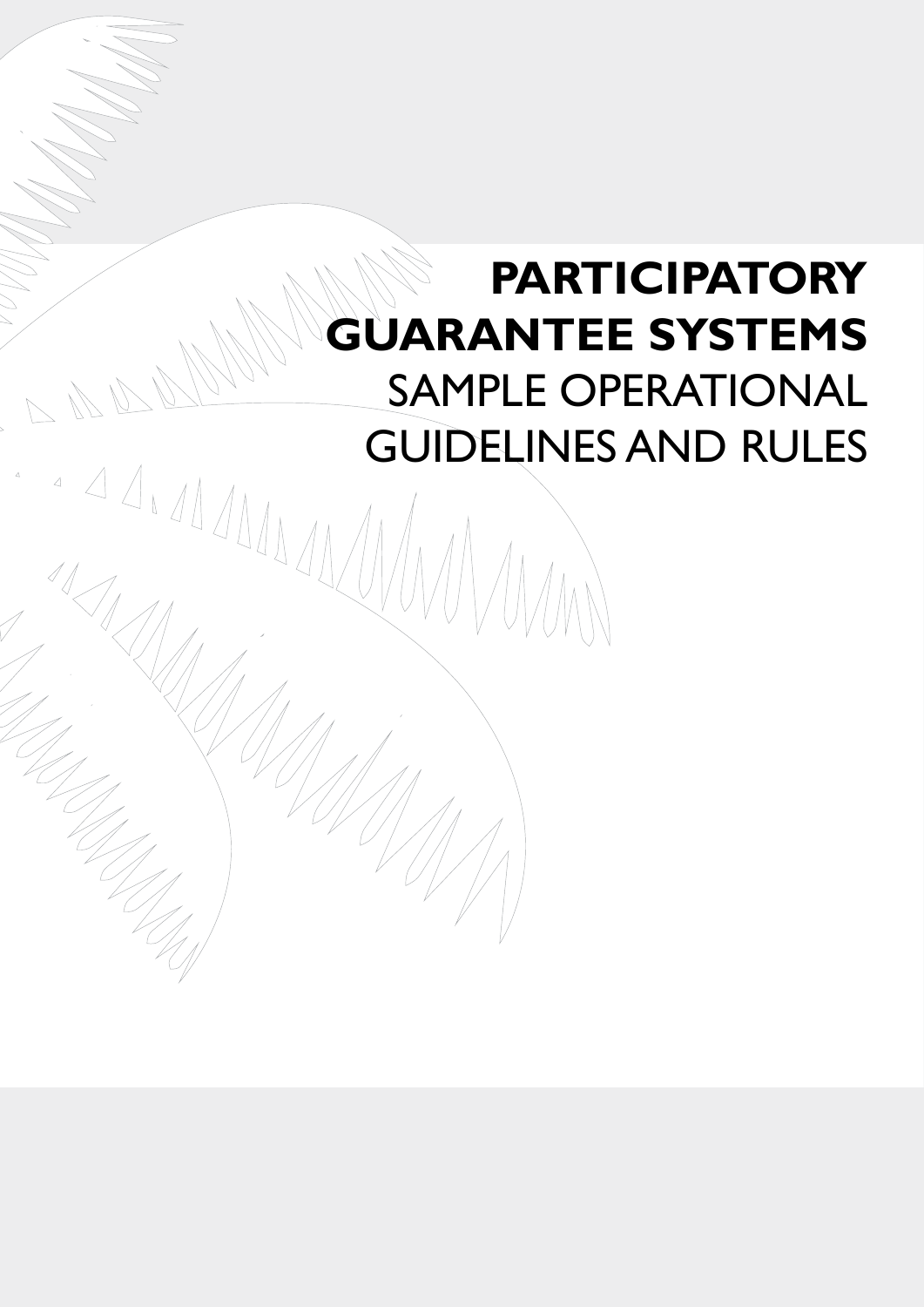|                                         | EN                                    |
|-----------------------------------------|---------------------------------------|
|                                         |                                       |
| 0.1                                     | Introduction                          |
| 2.0                                     | Steps in the Certification Process    |
| 3.0                                     | Application Process for               |
|                                         | Membership to XXXXX                   |
|                                         | <b>ORGANIC PGS</b>                    |
| 3.1                                     | <b>XXXXX ORGANIC PGS Approval</b>     |
|                                         | <b>Process</b>                        |
| $\frac{\overline{3.2}}{\overline{3.3}}$ | Role of Certification Committee       |
|                                         | <b>Annual Renewal of Certificates</b> |
| $\overline{3.4}$                        | <b>Baseline Data</b>                  |
| $\overline{4.0}$                        | Notes on the XXXXX ORGANIC            |
|                                         | <b>PGS Production Standards</b>       |
| 5.0                                     | Processing                            |
| 6.0                                     | Labelling and Products                |
| 6.1                                     | Ingredients                           |
| 7.0                                     | Handling Waste and Rubbish            |
| $\overline{8.0}$                        | Procedure for Accreditation with      |
|                                         | <b>POET com and IFOAM</b>             |
| 9.0                                     | Conflicts of Interest                 |
| 0.01                                    | Confidentiality                       |
| $11$ ,0                                 | <b>Financial Records</b>              |
| $\overline{12.0}$                       | <b>XXXXX ORGANIC PGS Non-</b>         |
|                                         | Compliance and Sanctions              |

# **CONTENT WEIGHT AND RESOURCE AND RESOURCE AND RESOURCE AND RESOURCE AND RESOURCE AND RESOURCE AND RESOURCE AND RESOURCE AND RESOURCE AND RESOURCE AND RESOURCE AND RESOURCE AND RESOURCE AND RESOURCE AND RESOURCE AND RESOURC PGS Operational Guideline s**

### **Abbreviations and definitions**

| <b>IFOAM</b> | International Federation of Organic |
|--------------|-------------------------------------|
|              | Agricultural Movements              |
| <b>PGS</b>   | Participatory Guarantee System      |
| POETcom      | Pacific Organic Ethical Trade       |
|              | Community                           |
| <b>POS</b>   | Pacific Island Organic Standard     |

# **1.0 Introduction**

The purpose of this document is to provide a guide for the implementation and operation of XXXX Organic PGS. A guiding concept that underpins the Organic PGS is the idea that the PGS process can serve both as a tool for ensuring the organic integrity of products and as a mechanism through which individuals can be drawn together to produce organic products and protect the environment. The Organic PGS is responsible for the overall management of PGS on XXXX and the certification of their farmers. The Certification Manager (CM) is  $\chi$ XXXXX

POETcom Pasifika Mark New Inputs approved POS

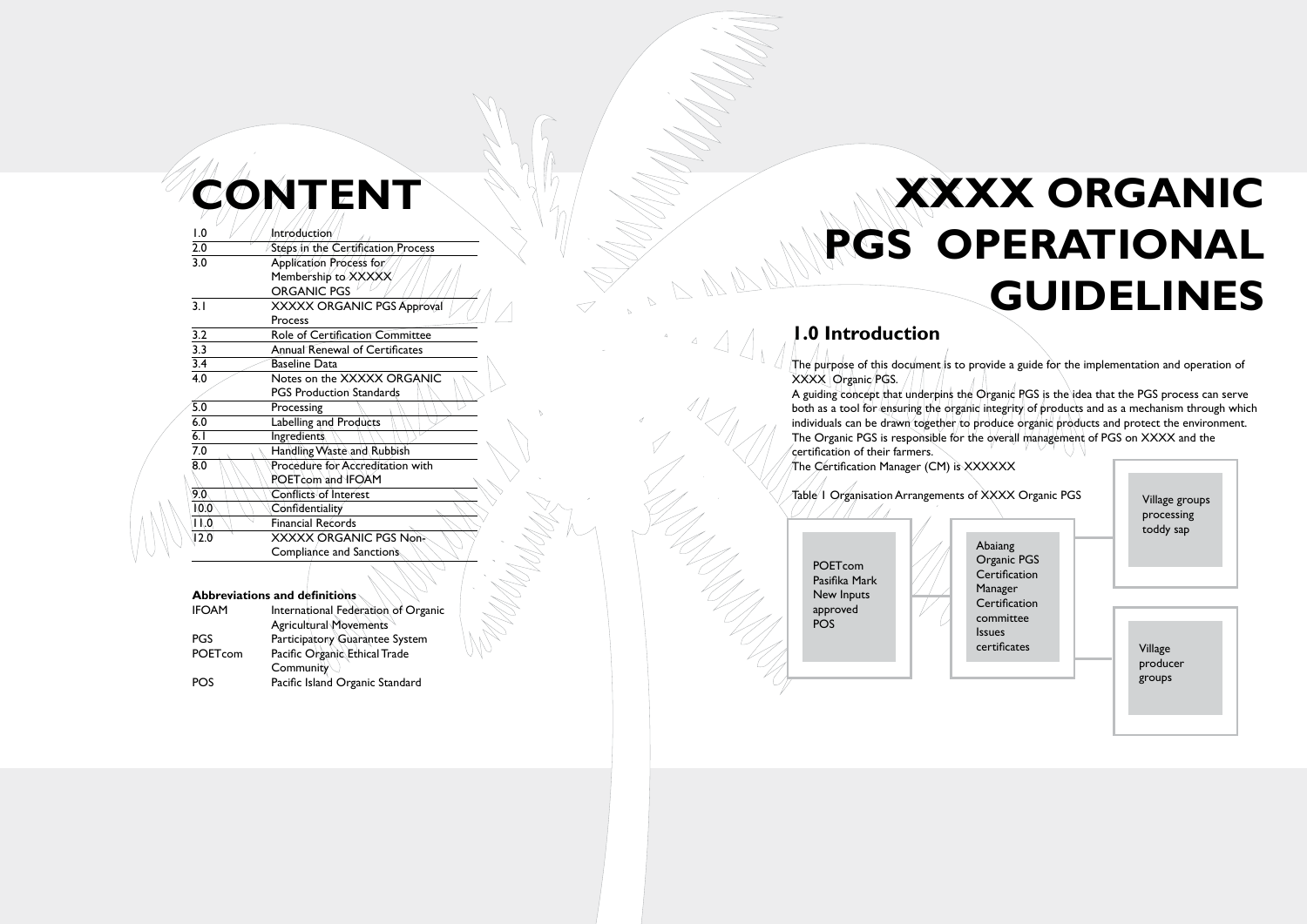# **2.0 Steps in the PGS Certification Process**

- i) CM provide PGS and standards training (for all farmers and local group coordinators). Details documented (attendance list and details of training topics).
- ii) Pledge introduced and expalined and then signed.A farmer must sign the pledge to become a XXXXX ORGANIC PGS farmer or processing group member.
- iii) CM records farm and production data in coordination with the Local Group Coordinators.
- iv) Coordinators in each Local Group facilitate completion of all Local Group documentation.
- v) Local Group coordinators send documentation to  $CM$
- vi) CM checks documentation follows up when required and enters details into XXXXX ORGANIC PGS database.
- vii) CM organises the Internal Monitoring for each Local Group and sends Farm Monitoring Checklist to Local Group Coordinators. Processing Facility (Local Group Processing Groups) Monitoring Audits are completed by the CM.
- viii) The CM coordinates with the Local Group leaders to complete the internal monitoring process including the Internal Monitoring Checklists.
- ix) CM reviews documentation, follows up as required on non-compliances etc, updates database and prepares report for XXXXX ORGANIC PGS certification committee to review/approve.At this point ALL Files must be completed and up to date.
- x) XXXXX ORGANIC PGS certification committee review CM's report and approve certificates be issued to XXXXX ORGANIC PGS.
- xi) XXXXX ORGANIC PGS approve and issue PGS certificates.

- i) The application process\is\very\straightforward it requires/only a verbal request from a new member or processing group to the CM.The CM provides training in standards and explains the commitment and steps involved.Then the CM facilitates the signing of the Pledge (both steps must be completed before and new applicant can be accepted).
- ii) All farmers and processing group members must complete training in the organic standards if they are to be registered as an XXXXX ORGANIC PGS member. In the case of farmers not available on the day a follow-up training must be undertaken before they can be officially recognised as XXXXX ORGANIC PGS members.
- iii) All farmers and processing group members must receive a copy of the XXXXX ORGANIC PGS Summary Standard.

# **3.0 Application Process for Membership to XXXXX OR GANIC PGS**

- 
- Provide a training and awareness building for farmers and women's groups in standards and relevant topics on organic production.
- Attendance at the training should be compulsory.

All the information provided by the producers and Local Group will be kept in a separate file for each producer and group.

A summary of the data will be entered into the XXXXX ORGANIC PGS

### **3.1 XXXXX OR GANIC PGS Approval Process**

The XXXXX ORGANIC PGS Certification Committee is responsible for reviewing and approving the PGS certification.

The Pacific Organic Standard and a supporting Summary Standard provide the baselines for all organic production and processing

### **3.2 Role of Certification Committee**

The Certification Committee meet as required once all Local Group and processing facility documentation is completed and collated; review documentation (approve, reject and apply sanctions) and recommendations from PGS manager and approve certificates.

**4.1 Conversion POS** requires that a period of 12 months for annual crops and 18 months for perennial crops must elapse before an area can be deemed organic. At this point in time all of Cicia Island is compliant in this regard and can be deemed to be an organic island. However, should a farmer violate the standards then the land must be removed from the certified list for at least the period of 18 months.

### **3.3 Annual Renewal of Certificates**

Renewal is completed annually.

The CM is responsible for notifying the farmers, preparing the documentation and

supervising the review process. The renewal has two main functions

- To check status of farms and processing facilities
- 
- 

**Key documents required** database, farmer's files plus yield and harvest data; updated list of approved inputs used (includes source, quantity, rate and date of application) and for processing the production records and internal management systems (logbooks are up to date).

All farmers and persons responsible for plots must take part in the review of their own farm and the other farms of their Local Group. If a farmer is unable to attend the CM must organise a special inspection.

The XXXXX ORGANIC PGS Internal Review Checklist will be completed for a sample of the farmers in the group, collected by the CM and reviewed. The CM must check to see if there is data missing or incomplete and follow-up to

Once completed and non-compliances addressed as required the PGS database is updated. The database is sent to the PGS Chairperson who then directs the CM

complete the process as required. to call a meeting of the certification committee. database..

Record keeping requirements – once process completed the CM will follow-up on non-compliances and once completed update the XXXXX ORGANIC PGS

### **3.4 Baseline Data**

The following data will be kept:

- 
- database.

XXXXX ORGANIC PGS will keep separate files for each Local Group Producer Group and production facility and any other groups that register.  $\mathcal{A}\times\mathcal{A}\times\mathcal{A}\times\mathcal{A}$  ORGANIC PGS will update the database at least 1 time per year.

# **4.0 Notes on the XXXXX OR GANIC PGS Production Standards**

**4.2 Buffer zones** may be required to prevent contamination spreading to organic land. XXXXX ORGANIC PGS will decide on what these measures should be if and when they are required.